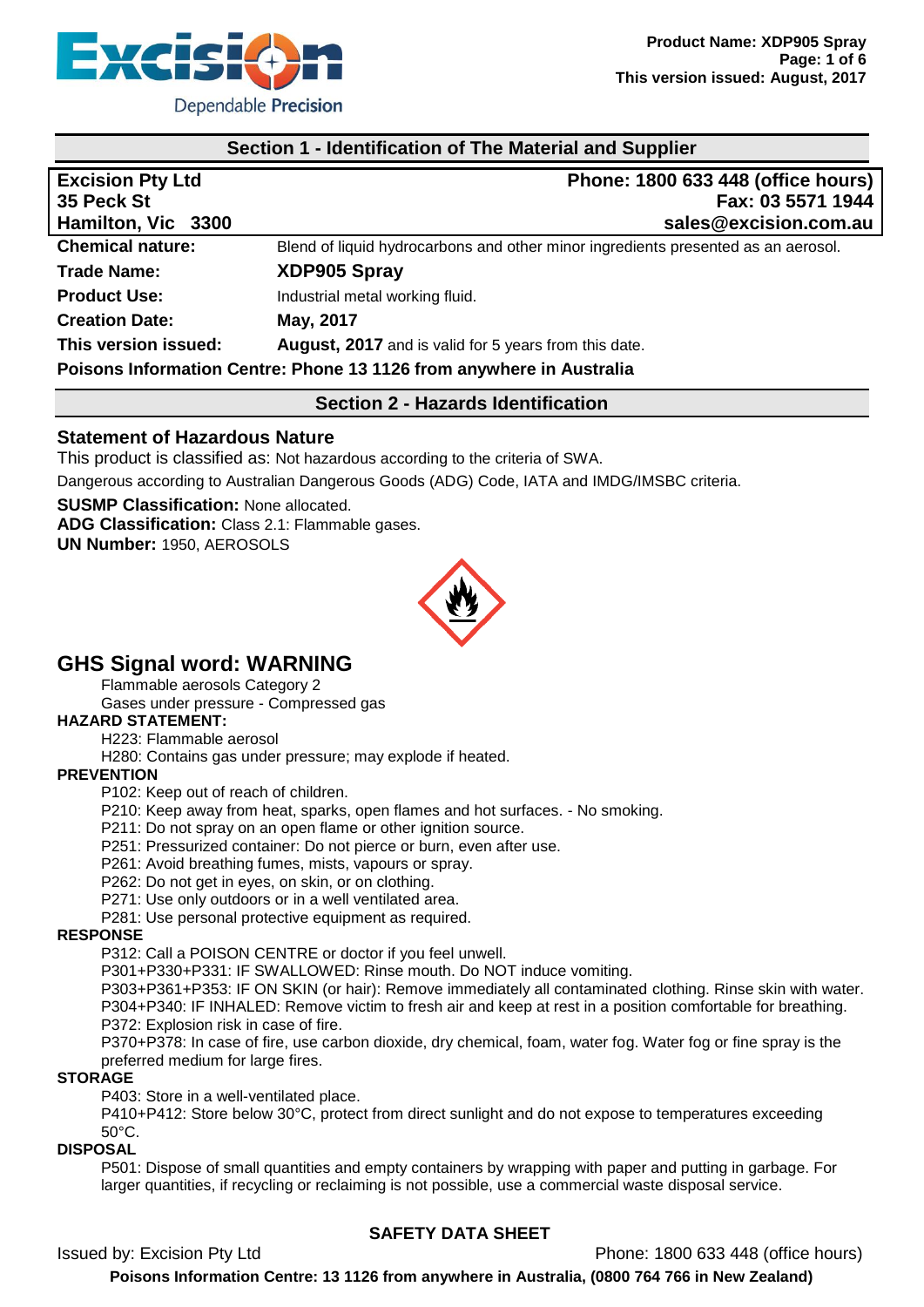

#### **Emergency Overview**

**Physical Description & Colour:** Clear colourless liquid dispensed as an aerosol. **Odour:** Mild characteristic odour.

**Major Health Hazards:** no significant risk factors have been found for this product.

| <b>Section 3 - Composition/Information on Ingredients</b> |               |         |                                                    |         |  |
|-----------------------------------------------------------|---------------|---------|----------------------------------------------------|---------|--|
| Ingredients                                               | <b>CAS No</b> | Conc,%  | TWA (mg/m <sup>3</sup> ) STEL (mg/m <sup>3</sup> ) |         |  |
| Alkanes, $C_{3-4}$                                        | 68475-59-2    | no data | not set                                            | not set |  |
| 1,3,4-Thiadiazole, 2,5-bis(tert-nonyldithio)-             | 89347-09-1    | $<$ 10  | not set                                            | not set |  |
| 9-Octadecen-1-amine, (Z)-                                 | 112-90-3      | $<$ 10  | not set                                            | not set |  |
| 9-Octadecenoic acid, methyl ester, (Z)-                   | 112-62-9      | 0       | not set                                            | not set |  |
| Alkoxylated long-chain alkanol borate                     | Confidential  | $<$ 10  | not set                                            | not set |  |
| Amines, $C_{12-14}$ -tert-alkyl                           | 68955-53-3    | $<$ 10  | not set                                            | not set |  |
| Distillates, petroleum, hydrotreated light paraffinic     | 64742-55-8    | >60     | not set                                            | not set |  |
| Phosphoric acid, bis(2-ethylhexyl) ester                  | 298-07-7      | $<$ 10  | not set                                            | not set |  |
| alkyl phosphonate                                         | Confidential  | $<$ 10  | not set                                            | not set |  |
| Other non hazardous ingredients                           | secret        | to 100  | not set                                            | not set |  |

This is a commercial product whose exact ratio of components may vary slightly. Minor quantities of other non hazardous ingredients are also possible.

The SWA TWA exposure value is the average airborne concentration of a particular substance when calculated over a normal 8 hour working day for a 5 day working week. The STEL (Short Term Exposure Limit) is an exposure value that may be equalled (but should not be exceeded) for no longer than 15 minutes and should not be repeated more than 4 times per day. There should be at least 60 minutes between successive exposures at the STEL. The term "peak "is used when the TWA limit, because of the rapid action of the substance, should never be exceeded, even briefly.

#### **Section 4 - First Aid Measures**

#### **General Information:**

You should call The Poisons Information Centre if you feel that you may have been poisoned, burned or irritated by this product. The number is 13 1126 from anywhere in Australia (0800 764 766 in New Zealand) and is available at all times. Have this SDS with you when you call.

**Inhalation:** First aid is not generally required. If in doubt, contact a Poisons Information Centre or a doctor. **Skin Contact:** Gently blot away excess liquid. Wash gently and thoroughly with water (use non-abrasive soap if necessary) for 5 minutes or until chemical is removed.

**Eye Contact:** Quickly and gently blot material from eyes. Immediately flush the contaminated eye(s) with lukewarm, gently flowing water for 5 minutes or until the product is removed, while holding the eyelid(s) open. Obtain medical advice immediately if irritation occurs. Take special care if exposed person is wearing contact lenses.

**Ingestion:** If product is swallowed or gets in mouth, do NOT induce vomiting; wash mouth with water and give some water to drink. If symptoms develop, or if in doubt contact a Poisons Information Centre or a doctor.

## **Section 5 - Fire Fighting Measures**

**Fire and Explosion Hazards**: The major hazard in fires is usually inhalation of heated and toxic or oxygen deficient (or both), fire gases. There is a moderate risk of an explosion from this product if commercial quantities are involved in a fire. Firefighters should take care and appropriate precautions. Violent steam generation or eruption may occur upon application of direct water stream on hot liquids. Vapours from this product are heavier than air and may accumulate in sumps, pits and other low-lying spaces, forming potentially explosive mixtures. They may also flash back considerable distances.

Fire decomposition products from this product may be toxic if inhaled. Take appropriate protective measures.

**Extinguishing Media:** In case of fire, use carbon dioxide, dry chemical, foam, water fog. Water fog or fine spray is the preferred medium for large fires. Try to contain spills, minimise spillage entering drains or water courses. **Fire Fighting:** If a significant quantity of this product is involved in a fire, call the fire brigade. There is a danger of a violent reaction or explosion if significant quantities of this product are involved in a fire. Recommended personal

protective equipment is full fire kit and breathing apparatus. Cool closed, undamaged containers exposed to fire with water spray.

**Flash point:** Not available **Upper Flammability Limit:** Not available

#### **SAFETY DATA SHEET**

Issued by: Excision Pty Ltd **Phone: 1800 633 448** (office hours) **Poisons Information Centre: 13 1126 from anywhere in Australia, (0800 764 766 in New Zealand)**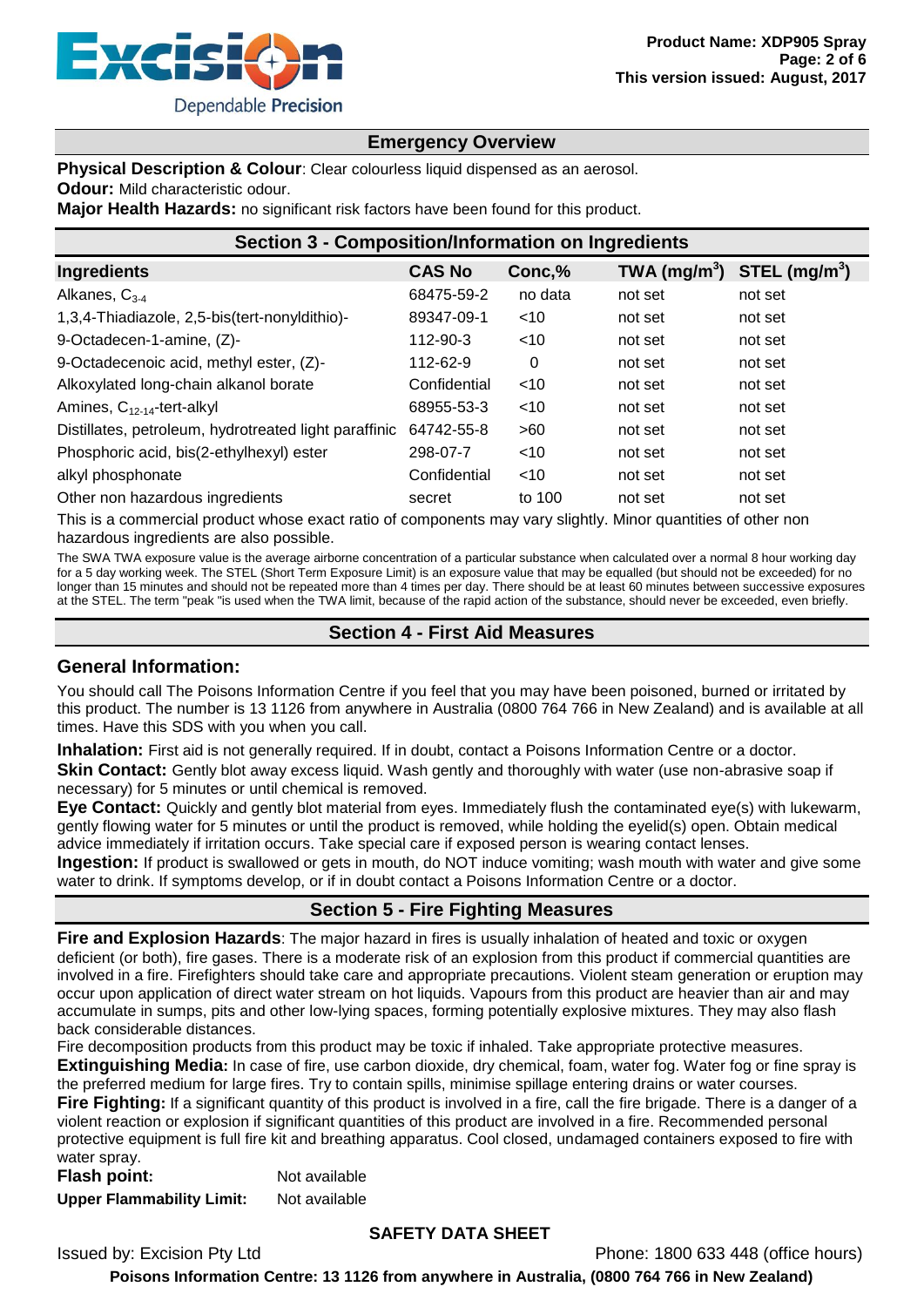

Dependable Precision

| Not available                    |  |
|----------------------------------|--|
| $>210^{\circ}$ C (liquid phase). |  |
| No data.                         |  |
|                                  |  |

#### **Section 6 - Accidental Release Measures**

**Accidental release:** This product is sold in small packages, and the accidental release from one of these is not usually a cause for concern. For minor spills, clean up, rinsing to sewer and put empty container in garbage. Although no special protective clothing is normally necessary because of occasional minor contact with this product, it is good practice to wear impermeable gloves when handling chemical products. In the event of a major spill, prevent spillage from entering drains or water courses and call emergency services.

## **Section 7 - Handling and Storage**

**Handling:** Keep exposure to this product to a minimum, and minimise the quantities kept in work areas. Check Section 8 of this SDS for details of personal protective measures, and make sure that those measures are followed. The measures detailed below under "Storage" should be followed during handling in order to minimise risks to persons using the product in the workplace. Also, avoid contact or contamination of product with incompatible materials listed in Section 10.

**Storage:** Store in a cool (below 30°C), well ventilated area. Protect from direct sunlight. Make sure that surrounding electrical devices and switches are suitable. Check containers and valves periodically for leaks. If you keep more than 25kg of flammable gases, you are probably required to license the premises or notify your Dangerous Goods authority. If you have any doubts, we suggest you contact your Dangerous Goods authority in order to clarify your obligations. Check packaging - there may be further storage instructions on the label.

## **Section 8 - Exposure Controls and Personal Protection**

The following Australian Standards will provide general advice regarding safety clothing and equipment:

Respiratory equipment: **AS/NZS 1715**, Protective Gloves: **AS 2161**, Occupational Protective Clothing: AS/NZS 4501 set 2008, Industrial Eye Protection: **AS1336** and **AS/NZS 1337**, Occupational Protective Footwear: **AS/NZS2210**.

**SWA Exposure Limits TWA (mg/m<sup>3</sup>**

**) STEL (mg/m<sup>3</sup> )**

Exposure limits have not been established by SWA for any of the significant ingredients in this product.

No special equipment is usually needed when occasionally handling small quantities. The following instructions are for bulk handling or where regular exposure in an occupational setting occurs without proper containment systems.

**Ventilation:** This product should only be used in a well ventilated area. If natural ventilation is inadequate, use of a fan is suggested.

**Eye Protection:** Eye protection such as protective glasses or goggles is recommended when this product is being used.

**Skin Protection:** You should avoid contact even with mild skin irritants. Therefore you should wear suitable impervious elbow-length gloves and facial protection when handling this product. See below for suitable material types.

**Protective Material Types:** We suggest that protective clothing be made from the following materials: rubber, PVC.

**Respirator:** Usually, no respirator is necessary when using this product. However, if you have any doubts consult the Australian Standard mentioned above.

Safety deluge showers should, if practical, be provided near to where this product is being handled commercially.

#### **Section 9 - Physical and Chemical Properties:**

| <b>Physical Description &amp; colour:</b> | Clear colourless liquid dispensed as an aerosol. |
|-------------------------------------------|--------------------------------------------------|
| Odour:                                    | Mild characteristic odour.                       |
| <b>Boiling Point:</b>                     | Not available.                                   |
| <b>Freezing/Melting Point:</b>            | No specific data. Liquid at normal temperatures. |
| <b>Volatiles:</b>                         | No data.                                         |
| <b>Vapour Pressure:</b>                   | No data.                                         |
| <b>Vapour Density:</b>                    | No data.                                         |
| <b>Specific Gravity:</b>                  | Typically 0.90 at 20°C                           |
| <b>Water Solubility:</b>                  | Insoluble.                                       |
| pH:                                       | No data.                                         |
| <b>Volatility:</b>                        | No data.                                         |

## **SAFETY DATA SHEET**

Issued by: Excision Pty Ltd Phone: 1800 633 448 (office hours)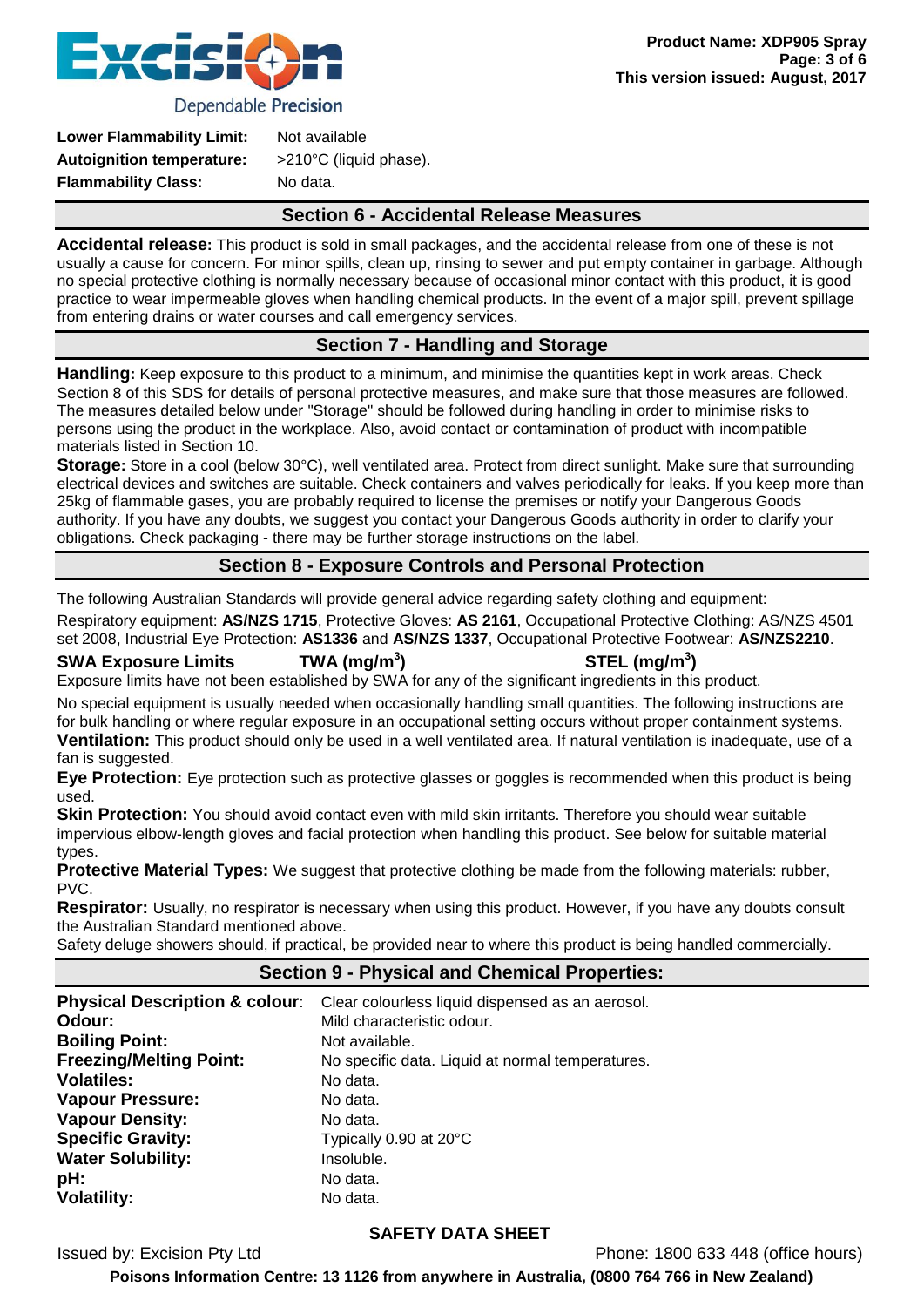

**Product Name: XDP905 Spray**

**Page: 4 of 6**

| <b>Odour Threshold:</b>              | No data.              |
|--------------------------------------|-----------------------|
| <b>Evaporation Rate:</b>             | No data.              |
| <b>Coeff Oil/water Distribution:</b> | No data               |
| <b>Autoignition temp:</b>            | 242°C (liquid phase). |
|                                      |                       |

## **Section 10 - Stability and Reactivity**

**Reactivity:** This product is unlikely to react or decompose under normal storage conditions. However, if you have any doubts, contact the supplier for advice on shelf life properties.

**Conditions to Avoid:** Store below 30°C, protect from direct sunlight and do not expose to temperatures exceeding 50°C. Containers should be kept dry. Keep containers and surrounding areas well ventilated. Keep away from sources of sparks or ignition. Any electrical equipment in the area of this product should be flame proofed. **Incompatibilities:** strong oxidising agents.

**Fire Decomposition:** Combustion forms carbon dioxide, and if incomplete, carbon monoxide and possibly smoke. Water is also formed. Carbon monoxide poisoning produces headache, weakness, nausea, dizziness, confusion, dimness of vision, disturbance of judgment, and unconsciousness followed by coma and death.

**Polymerisation:** This product will not undergo polymerisation reactions.

## **Section 11 - Toxicological Information**

# **Local Effects: Corrosion/Irritancy:**

**Target Organs:** There is no data to hand indicating any particular target organs.

- - Eye: this material has been classified as not corrosive or irritating to eyes.
	- Skin: this material has been classified as not corrosive or irritating to skin.

## **Classification of Hazardous Ingredients**

#### Ingredient **Risk Phrases** Alkanes, C<sub>3-4</sub> No risk phrases at concentrations found in this product Gas under pressure • Flammable gas - category 1<br>Petroleum Solvent No risk phrases at concentrations found in this product

#### **Potential Health Effects**

## **Inhalation:**

**Short Term Exposure:** High vapour pressures may cause drowsiness and dizziness. In addition product is unlikely to cause any discomfort or irritation. Intentional misuse by deliberately concentrating and inhaling contents of aerosol containers can be harmful or fatal.

**Long Term Exposure:** Vapours may cause drowsiness and dizziness.

## **Skin Contact:**

**Short Term Exposure:** Major health effect from this product is misuse of the aerosol function. If sprayed continuously on skin or in eyes, it can cause frostbite. Contact with skin will result in severe irritation. Corrosive to skin

- may cause skin burns.

**Long Term Exposure:** Repeated exposure may cause skin dryness or cracking.

## **Eye Contact:**

**Short Term Exposure:** If sprayed directly in the eye, this product will irritate. If spraying is prolonged, it may cause damage through frostbite. A severe eye irritant. Corrosive to eyes: contact can cause corneal burns. Contamination of eyes can result in permanent injury.

**Long Term Exposure:** No data for health effects associated with long term eye exposure.

## **Ingestion:**

**Short Term Exposure:** Significant oral exposure is considered to be unlikely. However, this product may be irritating to mucous membranes but is unlikely to cause anything more than transient discomfort.

**Long Term Exposure:** No data for health effects associated with long term ingestion.

## **Carcinogen Status:**

**SWA:** No significant ingredient is classified as carcinogenic by SWA.

## **SAFETY DATA SHEET**

Issued by: Excision Pty Ltd **Phone: 1800 633 448** (office hours)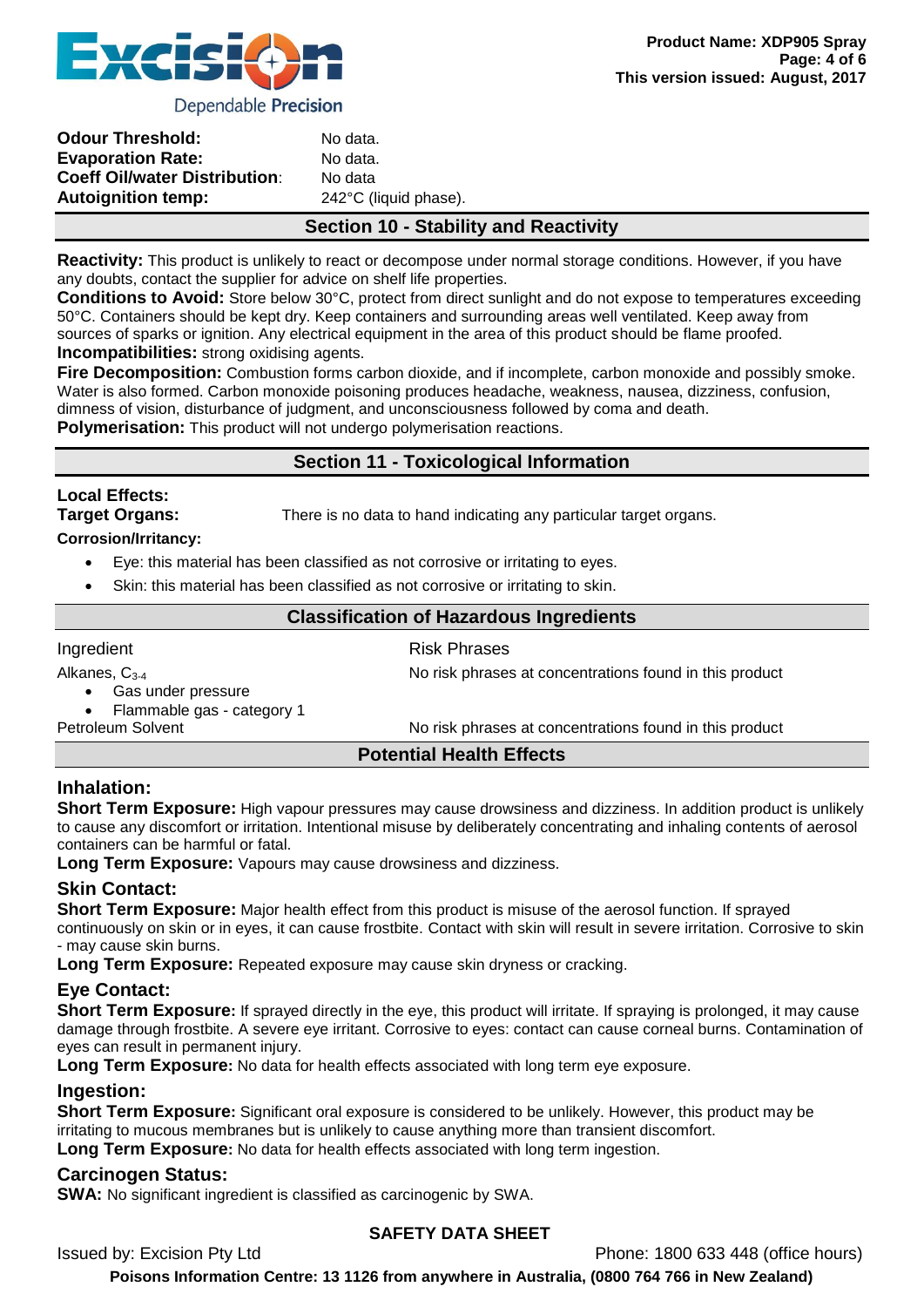

**NTP:** No significant ingredient is classified as carcinogenic by NTP. **IARC:** No significant ingredient is classified as carcinogenic by IARC.

#### **Section 12 - Ecological Information**

Insufficient data to be sure of status.

**Acute aquatic hazard:** This material has been classified as non-hazardous. Acute toxicity estimate (based on ingredients): >100 mg/L

**Long-term aquatic hazard:** This material has been classified as non-hazardous. Non-rapidly or rapidly degradable substance for which there are adequate chronic toxicity data available OR in the absence of chronic toxicity data, Acute toxicity estimate (based on ingredients): >100 mg/L, where the substance is not rapidly degradable and/or BCF  $<$  500 and/or log Kow  $<$  4.

**Ecotoxicity:** No information available. **Persistence and degradability:** No information available. **Bioaccumulative potential:** No information available.

**Mobility:** No information available.

**Section 13 - Disposal Considerations**

**Disposal:** Dispose of small quantities and empty containers by wrapping with paper and putting in garbage. For larger quantities, if recycling or reclaiming is not possible, use a commercial waste disposal service. Do not puncture or incinerate aerosol cans, even when empty.

#### **Section 14 - Transport Information**

#### **Dangerous according to Australian Dangerous Goods (ADG) Code, IATA and IMDG/IMSBC criteria.**

**UN Number:** 1950, AEROSOLS

**Hazchem Code:** 2YE **Special Provisions:** 63, 190, 277, 327, 344, 381

**Limited quantities:** ADG 7 specifies a Limited Quantity value of 1000mL for this class of product.

**Dangerous Goods Class:** Class 2.1: Flammable gases.

**Packing Group:** Not set

**Packing Instruction:** P207, LP200

Class 2.1 Flammable gases shall not be loaded in the same vehicle or packed in the same freight container with Classes 1 (Explosives), 3 (Flammable Liquids) (where both flammable liquids and flammable gases are in bulk), 4.1 (Flammable Solids), 4.2 (Spontaneously Combustible Substances), 4.3 (Dangerous When Wet Substances), 5.1 (Oxidising Agents), 5.2 (Organic Peroxides), and 7 (Radioactive Substances). They may however be loaded in the same vehicle or packed in the same freight container with Classes 2.2 (Non-flammable Non-Toxic gases), 3 (Flammable liquids except where both flammable liquids and flammable gases are in bulk), 6 (Toxic Substances), 8 (Corrosive Substances) 9 (Miscellaneous dangerous goods), Foodstuffs and foodstuff empties.

## **Section 15 - Regulatory Information**

**AICS:** All of the significant ingredients in this formulation are compliant with NICNAS regulations. The following ingredient: Petroleum solvent (as liquid hydrocarbon), is mentioned in the SUSMP.

## **Section 16 - Other Information**

#### **This SDS contains only safety-related information. For other data see product literature.**

| <b>Acronyms:</b>    |                                                                                                                        |
|---------------------|------------------------------------------------------------------------------------------------------------------------|
| <b>ADG Code</b>     | Australian Code for the Transport of Dangerous Goods by Road and Rail (7 <sup>th</sup> edition)                        |
| <b>AICS</b>         | Australian Inventory of Chemical Substances                                                                            |
| <b>SWA</b>          | Safe Work Australia, formerly ASCC and NOHSC                                                                           |
| <b>CAS number</b>   | <b>Chemical Abstracts Service Registry Number</b>                                                                      |
| <b>Hazchem Code</b> | Emergency action code of numbers and letters that provide information to emergency<br>services especially firefighters |
| <b>IARC</b>         | International Agency for Research on Cancer                                                                            |
| <b>NOS</b>          | Not otherwise specified                                                                                                |
| <b>NTP</b>          | National Toxicology Program (USA)                                                                                      |
| <b>SUSMP</b>        | Standard for the Uniform Scheduling of Medicines & Poisons                                                             |
| <b>UN Number</b>    | <b>United Nations Number</b>                                                                                           |

## **SAFETY DATA SHEET**

Issued by: Excision Pty Ltd Phone: 1800 633 448 (office hours)